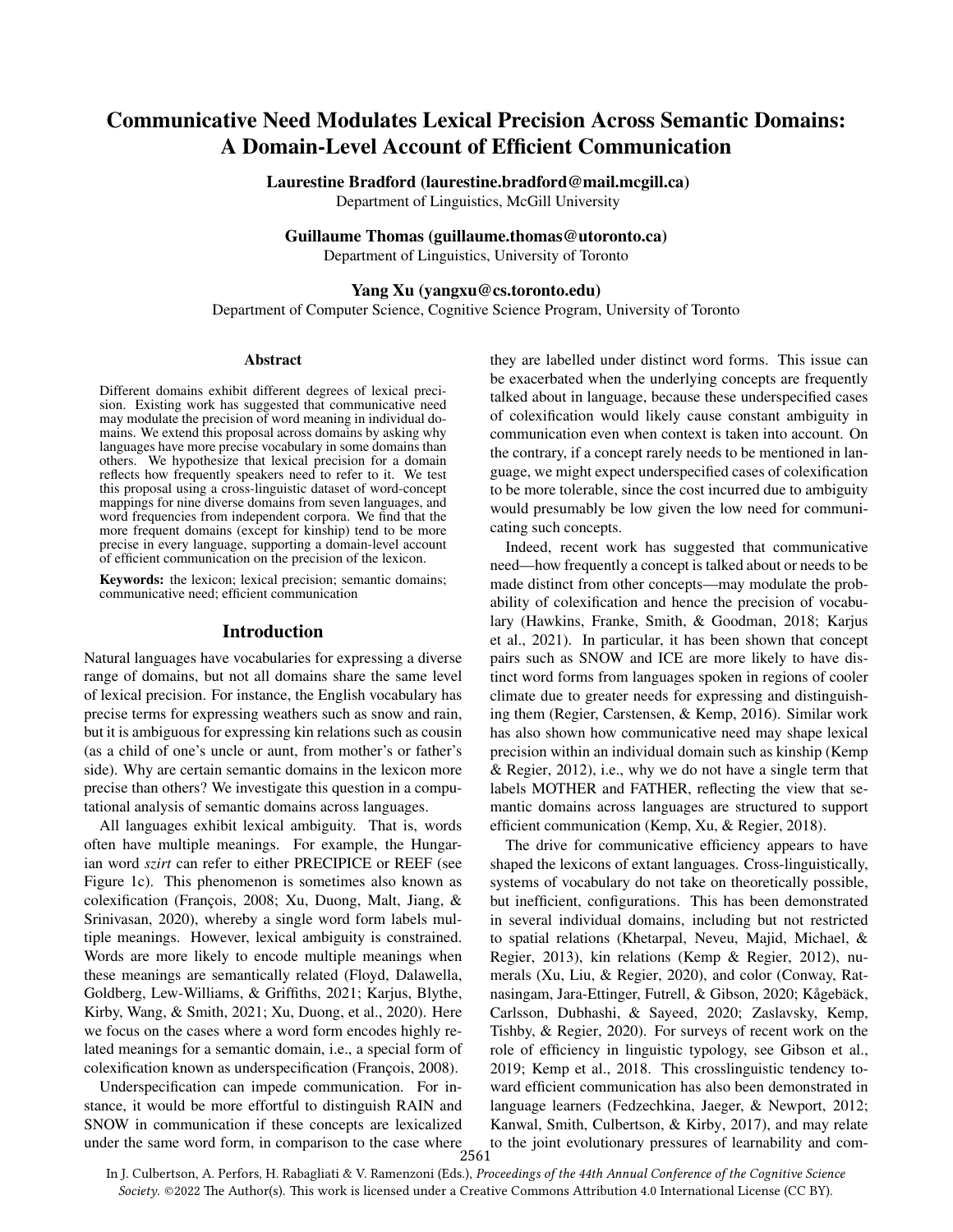<span id="page-1-0"></span>

Figure 1: An illustration of lexical precision based on colexification graphs. Portions of the CLICS3 colexification graphs for the Physical Geography domain in (a) Russian, (b) Swahili, and (c) Hungarian. Each colored border delineates concepts lexicalized by one word in the language.

municative expressivity [\(Carr, Smith, Culbertson, & Kirby,](#page-6-12) [2020;](#page-6-12) [Kirby, Tamariz, Cornish, & Smith, 2015\)](#page-6-13).

Our current investigation extends beyond the analysis of an individual semantic domain toward multiple (and diverse) domains. We want to understand whether similar principles of communicative efficiency might explain the cross-domain variation in lexical precision in different languages.

# Efficient communication at the domain level

In order for a system of vocabulary to be simple without substantial loss of communicative precision, ambiguity should be localized in less important parts of the lexicon. For example, since someone living in Toronto would usually encounter dogs far more often than agoutis, it would be inefficient for their vocabulary to include words for different types of agouti, but not for different breeds of dog. The added complexity would not add much communicative potential. Instead, it is more efficient for them to use those cognitive resources learning breeds of dogs, and simply call all agoutis by one label. More generally, in an efficient linguistic system, those pairs of meanings that are more often relevant should be colexified less often. This is indeed the case for the concepts of ice and snow, which are colexified more in warmer climates than in cooler ones [\(Regier et al., 2016\)](#page-7-1). Similarly, in an experiment based on a communication game, participants prefer to colexify concepts that are less often needed [\(Karjus et al.,](#page-6-2) [2021\)](#page-6-2). In an efficient vocabulary system, as communicative need goes up, colexification (or more relevantly to our study, underspecification) goes down.

The hypothesis. We propose that, within a given language, domains with higher communicative need (i.e., highfrequency) should tend to exhibit more lexical precision (i.e., low-ambiguity) than domains with less need. Our proposal is inspired by work suggesting that communicative need at the object-level and the domain-level may drive efficient structuring of semantic systems within and across domains respectively [\(Kemp et al., 2018\)](#page-6-5). Although the idea that communicate need drives efficiency has been tested within individual domains [\(Kemp & Regier, 2012;](#page-6-4) [Khetarpal et al., 2013;](#page-6-6) [Xu, Liu, & Regier, 2020;](#page-7-2) [Zaslavsky et al., 2020\)](#page-7-3), whether the same idea holds across domains is an open question that we pursue here. If it does, this will suggest that communicative efficiency also explains cross-domain differences in lexical precision beyond semantic structures within a single domain.

# Crosslinguistic data

We collected two primary sources of data across languages. Data for quantifying lexical precision came from the colexification database CLICS3 [\(Rzymski et al., 2020\)](#page-7-4), and data for estimating communicative need came from word usage frequencies in different text corpora independent to CLICS3.

#### Database of colexification across languages

Data for lexical precision are sourced from the Database of Cross-Linguistic Colexifications, third edition (CLICS3) of which was published in 2020 [\(Rzymski et al., 2020\)](#page-7-4). This database encodes information about the meanings of words in over 2,000 languages by linking words to a common collection of concepts taken from the Concepticon [\(List et al.,](#page-6-14) [2020\)](#page-6-14). As these concepts span a diverse range of semantic domains, this dataset is well-suited to a cross-domain comparison of lexical precision based on colexification patterns.

The database is compiled from 30 sub-datasets, with each glossing words in a number of languages. Glosses in the contributing datasets are then used in CLICS3 to associate each word in each language with the Concepticon concepts it lexifies. This association allows one to find all concepts colexified with a given concept in a given language or language family.

The CLICS3 database also provides tools for visualizing the colexification of concepts in a graph. Concepts are visualized as nodes, and nodes are connected by an edge if there is a word in some dataset that lexicalizes both concepts. An example of a portion of such a graph for Russian, Swahili, and Hungarian is given in Figure [1.](#page-1-0)

## Mappings from concepts to words

The resources used to extract information about lexical precision in semantic domains were Concepticon [\(List et al., 2020\)](#page-6-14)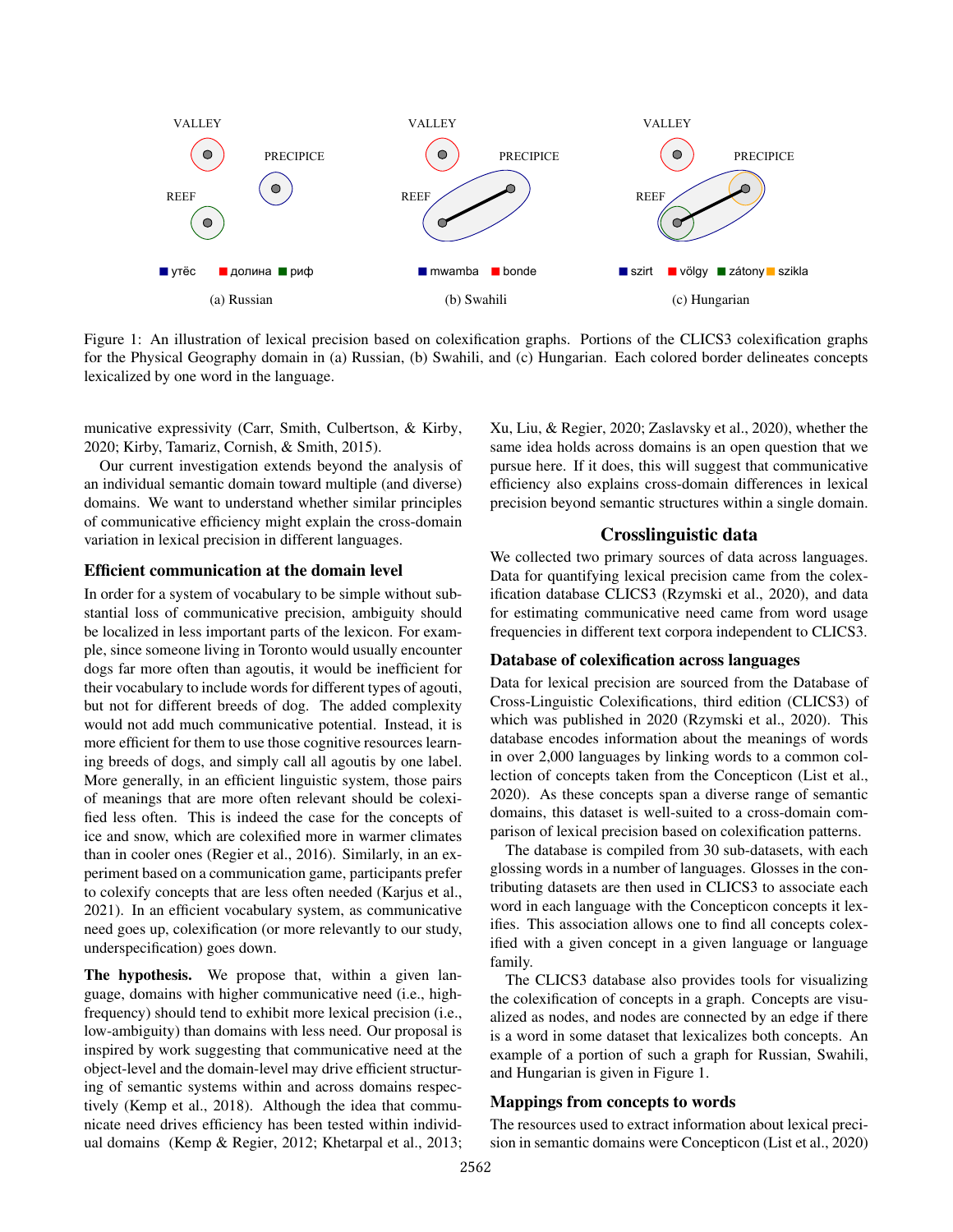and CLICS3 [\(Rzymski et al., 2020\)](#page-7-4). The former is a list of concepts intended to be cross-linguistically comparable, each of which is linked to related glosses from various dictionaries and databases. It also includes some information on interconcept relationships like "narrower". The latter provides information on how each of these concepts is lexicalized in a number of world languages. Consequently, the semantic domains to be studied were chosen as subsets of the concepts in the Concepticon (described in the next section).

In order to find the frequencies of words from each semantic domain, it was necessary to map each of the chosen concepts to a list of words in each included language. Concepticon provides links from a subset of its concepts to two lexical databases: Babelnet [\(Navigli & Ponzetto, 2012\)](#page-6-15) and OmegaWiki [\(Omegawiki, 2019\)](#page-6-16). Each of these databases is organized by concept, and for each concept, lists words in a variety of languages. These databases were accessed automatically through their web interfaces to find words associated to Concepticon concepts. Note that frequencies only take into account concepts for which a word was found in Babelnet or Omegawiki.

Although CLICS3 [\(Rzymski et al., 2020\)](#page-7-4) provides mappings between concepts and words, said words are recorded in a notation specific to CLICS3 which might or might not correspond to the actual word forms in a given language. Since this notation does not reliably align with the standard orthography, it is not useful for finding words to search for in corpora, and BabelNet and OmegaWiki were used instead.

## Text corpora for estimating communicative need

To test the generality of our hypothesis across languages, we consider seven languages in Table [1](#page-3-0) which have accessible text corpora. We consider the following constraints in selecting text corpora and thereby languages. First, we used only news corpora (or news subcorpora of larger corpora) to reduce any effect of differences in genre on the relative frequencies of semantic domains. Second, in order to have a sufficiently large sample from each domain, we used only corpora of at least ten million words, total. Third, we used only corpora with lemmatization for all tokens, to facilitate looking up all mentions of a particular lexical item more easily and reliably. Forth, we ignored any corpora with high numbers of translated texts, as translated texts would not accurately reflect need probabilities in the translation target language. For this reason, we eliminated parallel corpora and web-crawl corpora. Finally, we used only corpora which were publicly available for free. Within these constraints, we sought corpora representing languages from varied families. This left us with the seven languages and corpora described in Table [1.](#page-3-0)

In order to estimate the communicative need of each semantic domain in each language, we consider words associated to each concept in each language, then find their usage frequencies in the corresponding text corpora, as proportions of total corpus size. The frequency for each semantic domain in each language is calculated as the total frequency of all words for concepts in that domain in that language. We chose to approximate communicative need of a semantic domain this way due to its straightforward procedure and generalizability across domains and languages, but it is by no means the only or optimal way and has limitations. For instance, usage frequency of a polysemous word might represent its need in several different domains and hence overestimates the need for a single domain to a certain extent.

#### Choices of domains and concepts

We choose semantic domains based on the subsets of the concepts in the Concepticon [\(List et al., 2020\)](#page-6-14), because these are the common glosses used to compile the CLICS3 dataset.

Choice of domains. We choose semantic domains based on three criteria: (1) previous mention in semantic typology literature; (2) reasonable assumption of noun-based concepts and discreteness of the underlying conceptual space; (3) reasonable assumption of a shared underlying conceptual space.

First, we searched a broad collection of semantic typology papers on diverse semantic domains including field manuals, computational studies, experimental studies, and theoretical work. Domains were only included if at least two of these papers mentioned them. We acknowledge that our search and set of domains are by no means exhaustive.

Next, we eliminated those domains which have a clearly continuous, rather than discrete, conceptual space. We expected these domains to be poorly modeled by the discrete concepts in the CLICS3 database. For example, the domain of Colour was eliminated at this stage.

Finally, we eliminated those domains where the meanings of the concepts themselves were expected to vary across languages due to cultural variation. This assessment was aided by studies such as [\(Rabinovich, Xu, & Stevenson,](#page-7-5) [2020;](#page-7-5) [Thompson, Roberts, & Lupyan, 2020;](#page-7-6) [Majid, Jordan,](#page-6-17) [& Dunn, 2015\)](#page-6-17) which compare the cross-linguistic semantic alignment of different domains. For example, the domain of Social Relations was eliminated at this stage. It is likely that the meaning of many social relations, such as FRIEND and GUEST, varies across cultures, and indeed [Thompson et al.](#page-7-6) [\(2020\)](#page-7-6) find a low degree of cross-linguistic semantic alignment of words in this domain. The domains that remained after this process were Animals, Body, Clothing, Emotion, Kinship, Number, Physical Geography, Plants, Speech, and Time.

Choice of concepts. We used only concepts whose ontological category in Concepticon was marked as "Person/Thing". These concepts are most likely to be lexicalized by nouns, and by restricting our attention to one grammatical class, we reduce the effect of each language's syntax on the measured frequencies of each domain. Moreover, each semantic domain underwent a further selection criterion, informed by the relevant literature, and listed below:

Animals. Types of creatures from the kingdom Animalia. No parts of animals were included. Types need not correspond to scientifically-delineated taxa.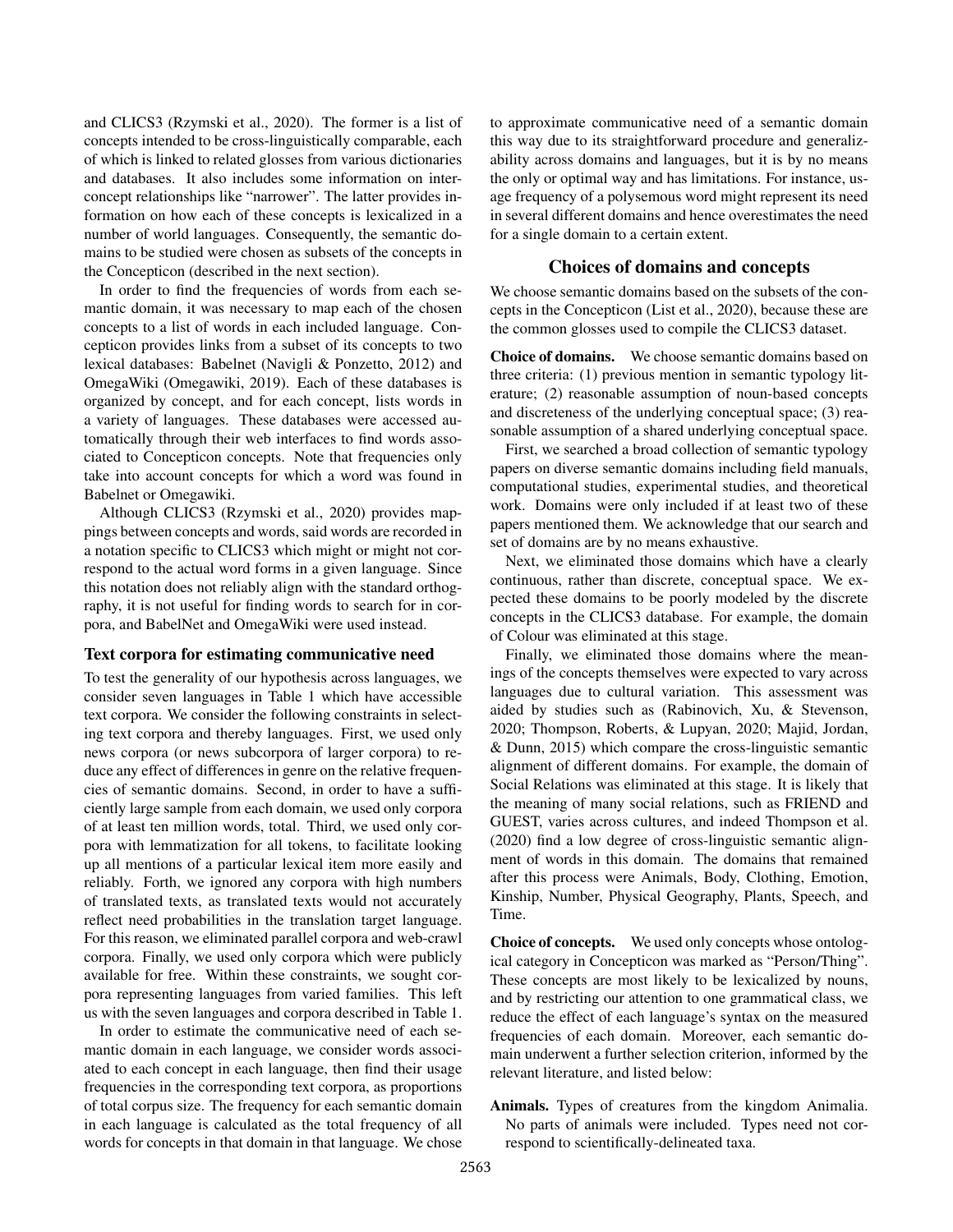| Language  | Family         | Corpus                                                                |
|-----------|----------------|-----------------------------------------------------------------------|
| Albanian  | Indo-European  | Albanian National Corpus (Morozova, Rusakov, & Arkhangelskiy, n.d.)   |
| Basque    | Basque         | Corpus of Contemporary Basque (Sarasola, Salaburu, & Landa, 2021)     |
| English   | Indo-European  | British National Corpus (Bodleian Libraries, University of Oxford, on |
|           |                | behalf of the BNC Consortium, 2007)                                   |
| Hungarian | Uralic         | Hungarian National Corpus (Oravecz, Váradi, & Sass, 2014)             |
| Russian   | Indo-European  | Russian National Corpus (RNC Developers, 2016)                        |
| Swahili   | Atlantic-Congo | Helsinki Corpus of Swahili 2.0 (Hurskainen & Department of World      |
|           |                | Cultures, University of Helsinki, 2016)                               |
| Turkish   | Turkic         | TS Columns Corpus (Sezer, 2017)                                       |

<span id="page-3-0"></span>Table 1: The seven languages used for the analysis, and the corpora from which need probabilities are calculated.

- Body. From [Brown](#page-6-21) [\(1976\)](#page-6-21): "[P]art of [the human body] and ... described as 'possessed by' [the human body]." Includes only things with specifically delineated locations on the body: no liquids or other substances which move around were included. Only parts of *living* bodies were considered.
- Clothing. From [Roach-Higgins and Eicher](#page-7-11) [\(1992\)](#page-7-11): "[E]nclosures that cover the body... generally omit[ting] body modifications."
- Emotion. From [Jackson et al.](#page-6-22) [\(2019\)](#page-6-22): "[A] mental state that [can] be felt."
- Kinship. Any kin relationship that [Murdock](#page-6-23) [\(1970\)](#page-6-23) addresses, as well as those strictly between those and the ego on a family tree structured like those in [\(Kemp & Regier,](#page-6-4) [2012\)](#page-6-4). Excludes concepts that depend on the speaker (e.g. DAUGHTER (OF MALE EGO), defined as "A daughter, as referred to by her father.").
- Number. A collection of one or more positive integers. Includes vague quantities like MANY.
- Physical Geography. From [Mark and Turk](#page-6-24) [\(2017\)](#page-6-24): "[T]he natural landscape, especially landforms and water bodies... it does include toponyms and cultural and spiritual associations with landscape... and vegetation assemblages." Excludes man-made constructions.
- Plants. Types of living things from the kingdom Plantae. No parts of plants were included. Types need not correspond to scientifically-delineated taxa.
- Speech. From [Rhodes](#page-7-12) [\(1986\)](#page-7-12): Concepts that "refer to instances of oral communication".
- Time. From [Evans](#page-6-25) [\(2013\)](#page-6-25): Concepts that "relate to experiences such as duration, simultaneity, assessment of a temporal 'point', the experience of 'now' ". Concepts meaning subsets of the timeline (e.g. JANUARY and SOME-TIMES) were also included.

Using these definitions, we hand-coded each concept from the Concepticon, based on its Concepticon definition, as belonging to one or none of the above ten domains. Note that the above-defined domains do not line up perfectly with the "Semantic Field" associated to each concept in Concepticon.

We eliminated the data from any domain-language pairs in which ten or fewer concepts had an associated wordform in CLICS3, so the entire Number domain was eliminated, Emotion and Speech domains were not used in Albanian, Swahili, or Turkish, and the Clothing domain was not used in Turkish. This left 56 domain-language pairs to be employed in the analysis. We also focused on analyzing concepts lexicalized by single word forms in a given language in CLICS3 database. We discarded word forms if they contain spaces, since words with spaces were usually multiple-word descriptions such as *paternal grandfather* which had been entered into a component dataset as a single vocabulary item.

# Computational methodology

In order to test our hypothesis, we need to define a formal notion of lexical precision. We formulate lexical precision as the opposite of lexical ambiguity, and we define the lexical ambiguity of a domain by estimating the average amount of ambiguity it contains in its colexification patterns. Intuitively, a domain that shows a high degree of colexification will yield high lexical ambiguity, and the reverse holds for domains with high lexical precision. We describe two alternative methods, "expected lexical ambiguity" vs. "edge density", and suggest that the former is a more appropriate measure which we used for our analysis.

## Expected lexical ambiguity

To quantify lexical ambiguity in a way that takes into account semantic breadth of words (in general) within a domain, we calculate the expected or average ambiguity of concepts within that domain.

In our terminology, the *ambiguity* of a concept is determined by identifying the narrowest word that labels that concept, and counting how many concepts, including the target concept, are labelled by that word. Formally, if a speaker intends to express a certain concept *C*, and they use the most precise possible word to do so, then the ambiguity of *C* measures the number of possible interpretations of that word by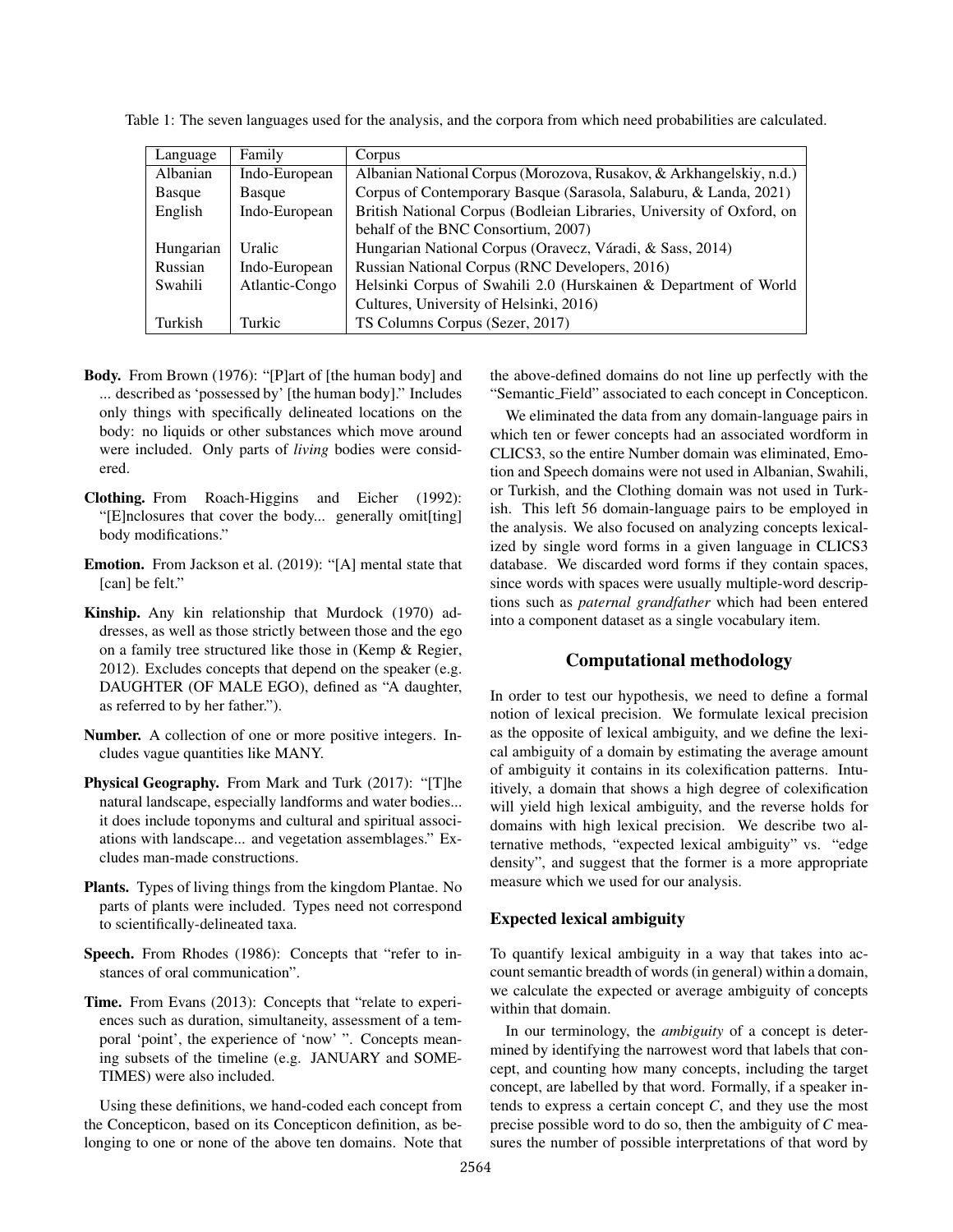the listener. Thus for a concept *C* in a domain *D*, we have:

$$
Ambiguity(C) = \min_{\text{words } w} n\left(\left\{C' \in D | w \text{ lexicalizes } C'\right\}\right)
$$

Here, *w* ranges over all words of the language under consideration, and  $n()$  measures the number of elements in a set.

The expected lexical ambiguity of a domain is then the average of Ambiguity $(C)$  over all concepts  $C$  in that domain. As an example, consider the few concepts in Figure [1](#page-1-0) as a minidomain, and consider the lexical ambiguity of this domain in Swahili (Figure [1b\)](#page-1-0). The ambiguity of the concept VALLEY would be 1, since there is a word, *bonde*, labelling only this concept from the mini-domain. The ambiguity of REEF is 2, since the most precise word for it, *mwamba*, lexicalizes two concepts from the mini-domain. Similarly, the ambiguity of PRECIPICE is 2, resulting in the average ambiguity of this mini-domain to be 1*.*67. In contrast, the average ambiguity of this mini-domain in Hungarian (Figure [1c\)](#page-1-0) is 1, because every concept has a maximally precise word lexicalizing it within that domain. The expected lexical ambiguity, therefore, captures the precision in vocabulary available to speakers, and we explain how this measure is better than alternative measures such as edge density described next.

# Alternative measure based on edge density

We have also considered an alternative measure of lexical ambiguity by quantifying colexification in a domain using the *edge density* of the relevant subgraph of the CLICS3 colexification graph for a given language. The edge density of a graph is defined as the number of actual edges divided by the number of potential edges (pairs of distinct vertices). That is, if  $n(E)$  is the number of edges of the graph, and  $n(V)$  is the number of vertices, then the edge density is as follows:

Edge Density = 
$$
n(E) {n(V) \choose 2}^{-1} = \frac{2n(E)}{n(V) (n(V) - 1)}
$$

This measure captures some aspects of our intuition for the "amount of ambiguity" in a domain. For example, in the subgraph corresponding to the concepts VALLEY, PRECIPICE, and REEF (Figure [1\)](#page-1-0), there is clearly more ambiguity in Swahili than in Russian, since Swahili has a word colexifying PRECIPICE and REEF, which Russian does not. Correspondingly, the Russian subgraph has edge density  $0/3 = 0$ , while the Swahili subgraph has edge density 1*/*3 = 0*.*333*...*. However, this alternative measure fails to distinguish certain cases which are different in important ways. Using edge density, we regard domains as highly ambiguous if speakers have the option of using a word that covers many concepts. This does not capture the increased precision available if speakers also have the option of a semantically narrower word. For instance, the edge density of the Hungarian graph in Figure [1c](#page-1-0) is identical to that of the Swahili graph in Figure [1b,](#page-1-0) which ignores the fact that the words *zátony* and *szikla* are available to Hungarian speakers wishing to speak more precisely about these concepts, while (according to CLICS3 data) no such single words are available to Swahili speakers. Thus, the Swahili vocabulary for these concepts is more ambiguous than the Hungarian vocabulary. However, the proposed measure of expected lexical ambiguity which we described is sensitive to this fact.

#### Adjustment for broader or narrower concepts

Due to the way databases were assembled into CLICS3, an additional adjustment step is necessary for computing expected lexical ambiguity for each domain. In assembling CLICS3, words from each contributing dataset were connected to concepts according to the glosses in that dataset. This means that some words were recorded as lexicalizing one broad concept, even when they also lexicalize many narrower concepts. For example, the English word *grandfather* was mapped to the concept GRANDFATHER, which ignores the fact that the concept GRANDFATHER also colexifies the two concepts PATERNAL GRANDFATHER and MATER-NAL GRANDFATHER. The type of underspecification in the English word *grandfather* is exactly the type we wished to capture with our measure of ambiguity in a domain. As such, it is necessary to correct for this issue, to avoid undercounting the ambiguity of a domain.

To do so, we use the broader-narrower relations encoded in Concepticon [\(List et al., 2020\)](#page-6-14). Specifically, we followed the general rule that if a concept from a domain has any narrower concepts from the same domain, then any words lexicalizing the broader concept are considered to colexify all of the narrower concepts, and the broader concept is ignored. For example, instead of lexicalizing GRANDFATHER, the English word *grandfather* was considered to colexify PA-TERNAL GRANDFATHER and MATERNAL GRANDFA-THER. For cases in which the narrower concepts did not cover all logically possible cases of the broader concept, an additional "other" concept was added. So, for example, in Concepticon, the concept MONKEY is broader than the concepts SPIDER MONKEY, HOWLER MONKEY, and CE-BUS MONKEY. The English word *monkey* is recorded in CLICS3 as lexicalizing MONKEY. For our analysis, we instead regarded this word as colexfying the four concepts: SPIDER MONKEY, HOWLER MONKEY, CEBUS MON-KEY, and OTHER MONKEY. In cases where an "other" concept was logically impossible<sup>1</sup>, such as in the case of splitting GRANDFATHER into PATERNAL GRANDFATHER and MATERNAL GRANDFATHER, no "other" concept was added. The average ambiguity for each domain was then computed using this adjusted colexification dataset.

#### Results

To evaluate our main hypothesis, we performed a regressionbased analysis between (1) the expected lexical ambiguity of each domain, and (2) the communicative need of each domain (operationalized as the logarithm of the total domain usage

*.*

<span id="page-4-0"></span><sup>&</sup>lt;sup>1</sup>The judgment of "logically impossible" included an assumption of binary gender and sex in humans and mammals, and of heterosexual spousal relationships.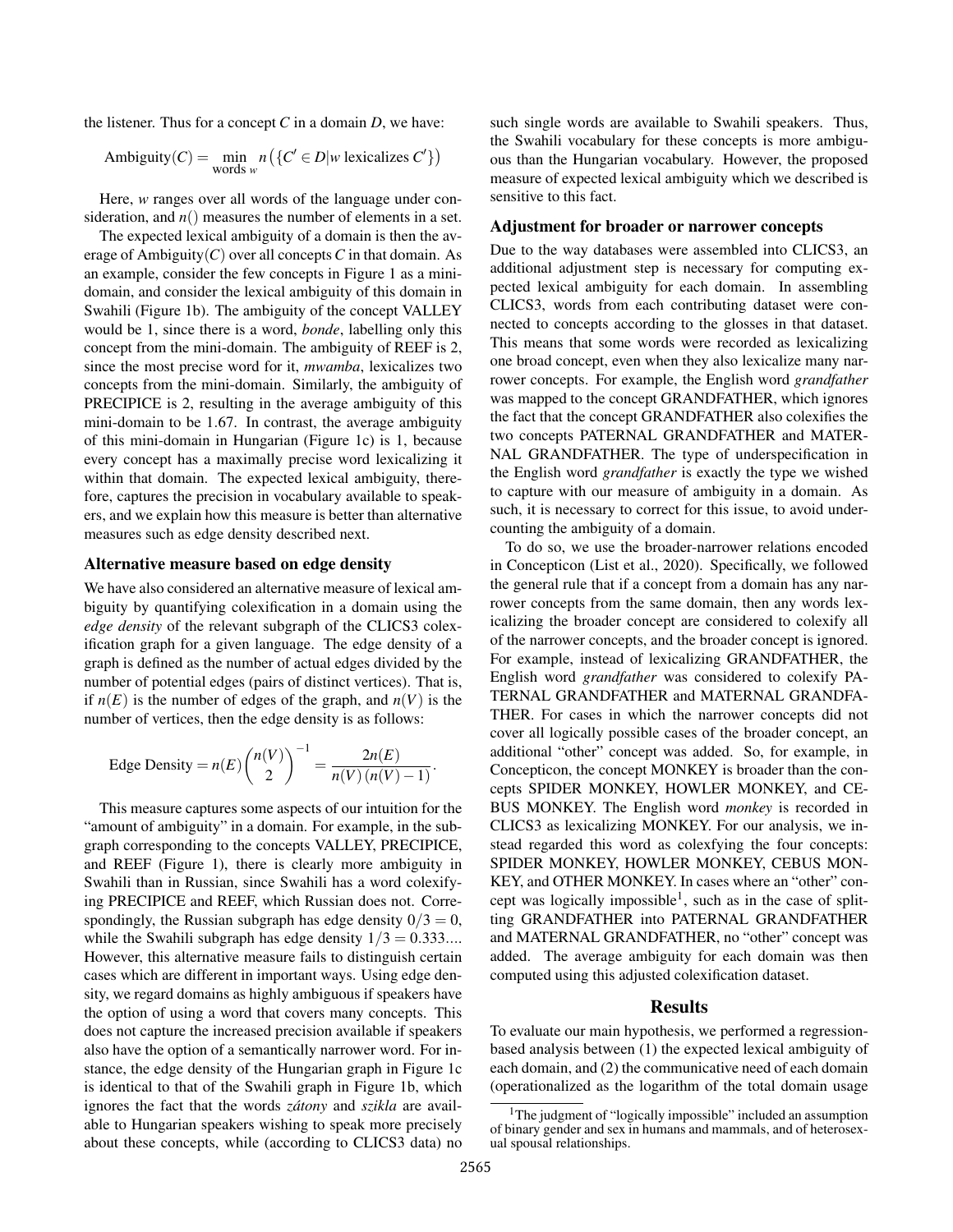<span id="page-5-0"></span>

Figure 2: A summary of results for comparing the expected lexical ambiguity and communicative need (word usage frequency of a domain) for each domain in each language. Domains with high needs or frequencies are expected to have low lexical ambiguity. A line fit under a linear mixed-effects model on (a) all points, or on (b) the data with the Kinship domain removed, is shown in grey, with a 95% confidence interval. Lines fit to data of each language are plotted in color, matching those in (a).

frequency), for 56 domain-language pairs we examined. We used a linear mixed-effects model to account for these data, which includes a random effect of language on slope. Figure [2](#page-5-0) summarizes the results.

In Figure [2a](#page-5-0), a linear mixed-effects model was run on all the data points, expressing the ambiguity of a domain in terms of its log frequency. These initial results were not significant: although the slope of the model was estimated at -0.4 aligning with the direction that we expect from our hypothesis, the overall fit was statistically insignificant  $p = 0.548$ . The effect of language on slope was estimated to be exactly 0. Due to the small number of data points, the initial analysis is highly susceptible to interference from outliers. This can be seen in the difference between Figure [2a](#page-5-0) and Figure [2b](#page-5-0), where the latter is based on a similar analysis except with the outlier datapoints removed. In order to test for interference from outliers, a robust linear mixed-effects model from the package robustlmm in R [\(Koller, 2016\)](#page-6-26) was applied to the data. The model assigns a "robustness" from 0 to 1 to each point, with low-robustness points considered outliers. The model assigned robustness less than 0.5 to all and only points from the Kinship domain. Therefore, we removed the Kinship domain as the outlier and re-ran the mixed-effects model (Figure [2b](#page-5-0)). This time, the slope of the model was significantly negative at -0.05 with  $p = 0.016$ . The standard deviation of the random effect of language was estimated at 0.0051. So, the effect of the outlier Kinship domain obscured the general pattern observed in the other domains in the initial analysis: namely, more frequent domains tend to be more precise, and this effect varies in magnitude across languages.

# Discussion and conclusion

We presented a computational study on the relationship between communicative need and lexical precision in semantic domains across languages. We found initial support for the domain-level efficiency hypothesis that domains with higher communicative need tend to have higher lexical precision. Our findings extend existing work that explores similar ideas in more restricted settings concerning pairs of concepts (e.g., [Regier et al., 2016;](#page-7-1) [Karjus et al., 2021\)](#page-6-2). Our results are based on a simple frequency-based measure of communicative need and a limited set of semantic domains and languages, and are therefore subject to issues such as biased estimation and outliers. As a result, the statistical power in our analysis may be limited. However, to our knowledge this is one of the first studies on examining the role of communicative need in shaping lexical precision across a diverse set of domains.

Our results provide some support for the view that communicative need modulates the precision of vocabulary across domains, but these results can be consolidated with more domains and languages. It is possible that communicative efficiency does shape the cross-domain variation in ambiguity, but that for Kinship, other factors might influence communicative efficiency and cause elevated ambiguity. For exam-ple, Rácz, Passmore, Sheard, and Jordan [\(2019\)](#page-7-13) suggest that social changes may influence the evolution of kinship vocabularies in ways that differ from the core vocabulary. Alternatively, it could be that kinship is a special domain from a communicative view: in cultures such as English, one does not typically refer to a relative directly by the kin term but rather by name, making kin terms a subsidiary naming system. Future work can explore this issue and broaden the analysis to understand the general role of communicative need in lexical precision across languages.

# **Code**

Code and data for this paper are available on GitHub: <https://github.com/laurestine/needandambiguity/>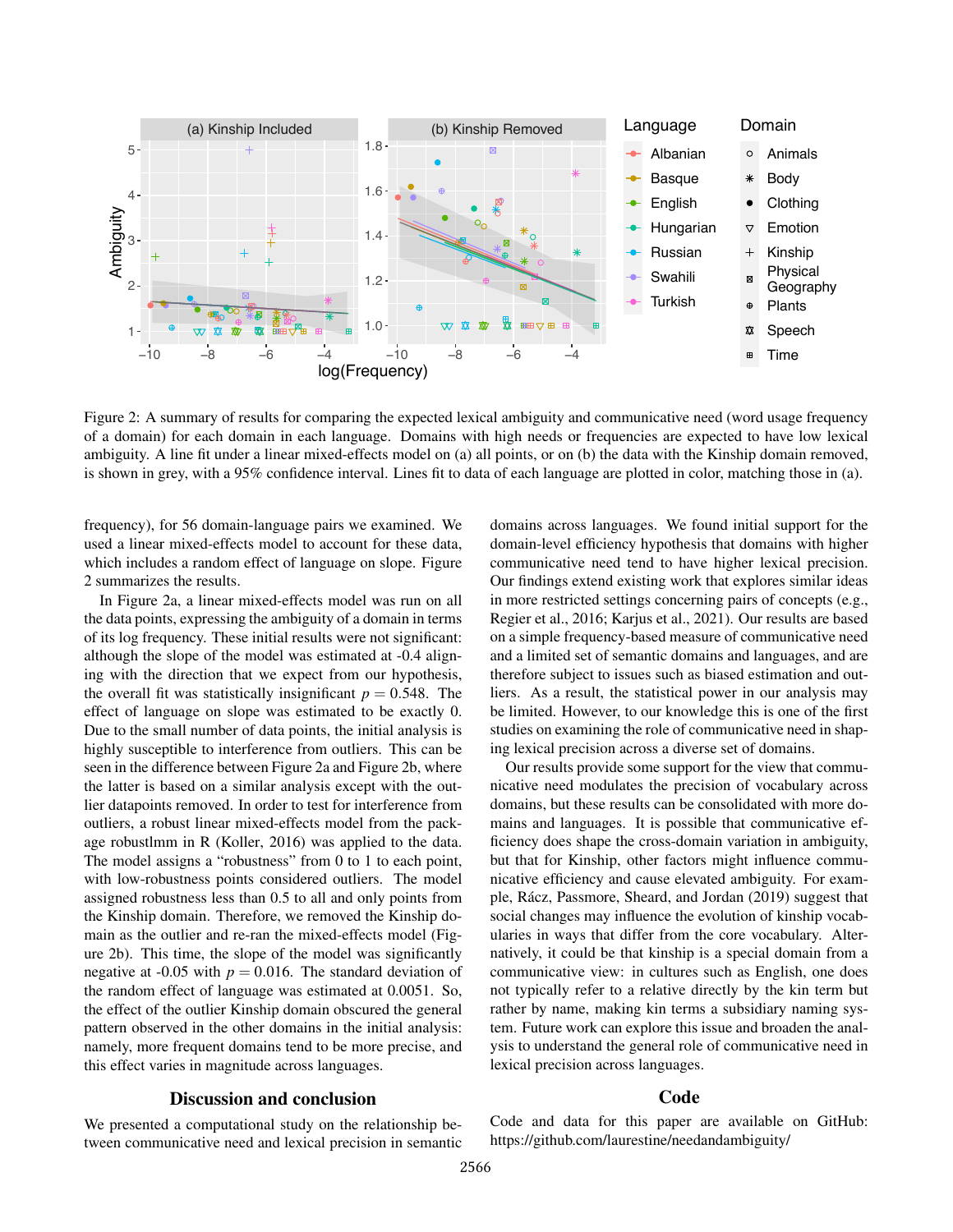# Acknowledgments

The authors thank Myrto Grigoroglou, Noga Zaslavsky, Charles Kemp, and Terry Regier for valuable feedback.

This work was supported by a NSERC Discovery Grant RGPIN-2018-05872, a SSHRC Insight Grant #435190272, and an Ontario ERA Award to YX.

#### References

- <span id="page-6-19"></span>Bodleian Libraries, University of Oxford, on behalf of the BNC Consortium. (2007). *The British national corpus, version 3 (BNC XML edition).* Retrieved from [http://](http://www.natcorp.ox.ac.uk/) [www.natcorp.ox.ac.uk/](http://www.natcorp.ox.ac.uk/) ([Online; accessed 7-August-2021])
- <span id="page-6-21"></span>Brown, C. H. (1976). General principles of human anatomical partonomy and speculations on the growth of partonomic nomenclature. *American Ethnologist*, *3*(3), 400– 424.
- <span id="page-6-12"></span>Carr, J. W., Smith, K., Culbertson, J., & Kirby, S. (2020). Simplicity and informativeness in semantic category systems. *Cognition*, *202*, 104289.
- <span id="page-6-7"></span>Conway, B. R., Ratnasingam, S., Jara-Ettinger, J., Futrell, R., & Gibson, E. (2020). Communication efficiency of color naming across languages provides a new framework for the evolution of color terms. *Cognition*, *195*, 104086.
- <span id="page-6-25"></span>Evans, V. (2013). *Language and time: A cognitive linguistics approach*. Cambridge University Press.
- <span id="page-6-10"></span>Fedzechkina, M., Jaeger, T. F., & Newport, E. L. (2012). Language learners restructure their input to facilitate efficient communication. *Proceedings of the National Academy of Sciences*, *109*(44), 17897–17902.
- <span id="page-6-1"></span>Floyd, S., Dalawella, K., Goldberg, A., Lew-Williams, C., & Griffiths, T. (2021, 07). Modeling rules and similarity in colexification. In T. Fitch, C. Lamm, H. Leder, & K. Tessmar-Raible (Eds.), *Proceedings of the 43rd annual meeting of the cognitive science society.* Cognitive Science Society.
- <span id="page-6-0"></span>François, A. (2008, 01). Semantic maps and the typology of colexification: Intertwining polysemous networks across languages. In M. Vanhove (Ed.), *From polysemy to semantic change: Towards a typology of lexical semantic associations* (p. 163-215). Amsterdam: John Benjamins.
- <span id="page-6-9"></span>Gibson, E., Futrell, R., Piantadosi, S. P., Dautriche, I., Mahowald, K., Bergen, L., & Levy, R. (2019). How efficiency shapes human language. *Trends in Cognitive Sciences*, *23*(5), 389-407.
- <span id="page-6-3"></span>Hawkins, R. X., Franke, M., Smith, K., & Goodman, N. D. (2018). Emerging abstractions: Lexical conventions are shaped by communicative context. In *Proceedings of the 40th annual meeting of the cognitive science society.*
- <span id="page-6-20"></span>Hurskainen, A., & Department of World Cultures, University of Helsinki. (2016). *Helsinki Corpus of Swahili 2.0 Annotated Version* [text corpus]. Kielipankki. Retrieved from <http://urn.fi/urn:nbn:fi:lb-2016011301>
- <span id="page-6-22"></span>Jackson, J. C., Watts, J., Henry, T. R., List, J.-M., Forkel, R., Mucha, P. J., . . . Lindquist, K. A. (2019). Emotion

semantics show both cultural variation and universal structure. *Science*, *366*(6472), 1517–1522.

- <span id="page-6-11"></span>Kanwal, J., Smith, K., Culbertson, J., & Kirby, S. (2017). Zipf's law of abbreviation and the principle of least effort: Language users optimise a miniature lexicon for efficient communication. *Cognition*, *165*, 45-52.
- <span id="page-6-2"></span>Karjus, A., Blythe, R. A., Kirby, S., Wang, T., & Smith, K. (2021). Conceptual similarity and communicative need shape colexification: An experimental study. *Cognitive Science*, *45*(9), e13035. Retrieved from [https://onlinelibrary.wiley.com/doi/](https://onlinelibrary.wiley.com/doi/abs/10.1111/cogs.13035) [abs/10.1111/cogs.13035](https://onlinelibrary.wiley.com/doi/abs/10.1111/cogs.13035) doi: https://doi.org/10.1111/ cogs.13035
- <span id="page-6-4"></span>Kemp, C., & Regier, T. (2012). Kinship categories across languages reflect general communicative principles. *Science*, *336*(6084), 1049–1054.
- <span id="page-6-5"></span>Kemp, C., Xu, Y., & Regier, T. (2018). Semantic typology and efficient communication. *Annual Review of Linguistics*, *4*(1), 109-128.
- <span id="page-6-6"></span>Khetarpal, N., Neveu, G., Majid, A., Michael, L., & Regier, T. (2013, 08). Spatial terms across languages support nearoptimal communication: Evidence from Peruvian Amazonia, and computational analyses. In M. Knauff, M. Pauen, N. Sebanz, & I. Wachsmuth (Eds.), *Proceedings of the 35th annual meeting of the cognitive science society.* Cognitive Science Society.
- <span id="page-6-13"></span>Kirby, S., Tamariz, M., Cornish, H., & Smith, K. (2015). Compression and communication in the cultural evolution of linguistic structure. *Cognition*, *141*, 87-102.
- <span id="page-6-26"></span>Koller, M. (2016). robustlmm: An R package for robust estimation of linear mixed-effects models. *Journal of Statistical Software*, *75*(6), 1–24. doi: 10.18637/jss.v075.i06
- <span id="page-6-8"></span>Kågebäck, M., Carlsson, E., Dubhashi, D., & Sayeed, A. (2020, 07). A reinforcement-learning approach to efficient communication. *PLOS ONE*, *15*(7), 1-26.
- <span id="page-6-14"></span>List, J. M., et al. (Eds.). (2020). *Concepticon 2.4.0*. Jena: Max Planck Institute for the Science of Human History. Retrieved from <https://concepticon.clld.org/>
- <span id="page-6-17"></span>Majid, A., Jordan, F., & Dunn, M. (2015). Semantic systems in closely related languages. *Language Sciences*, *49*, 1-18. (Semantic systems in closely related languages)
- <span id="page-6-24"></span>Mark, D., & Turk, A. (2017, 03). Ethnophysiography.. doi: 10.1002/9781118786352.wbieg0349
- <span id="page-6-18"></span>Morozova, M., Rusakov, A., & Arkhangelskiy, T. (n.d.). *Albanian national corpus.* Retrieved from [albanian.web](albanian.web-corpora.net) [-corpora.net](albanian.web-corpora.net) ([Online; accessed 28-July-2021])
- <span id="page-6-23"></span>Murdock, G. P. (1970). Kin term patterns and their distribution. *Ethnology*, *9*(2), 165–208.
- <span id="page-6-15"></span>Navigli, R., & Ponzetto, S. P. (2012). BabelNet: The automatic construction, evaluation and application of a widecoverage multilingual semantic network. *Artificial Intelligence*, *193*, 217-250.
- <span id="page-6-16"></span>Omegawiki. (2019). *Meta: Main page — Omegawiki, a dictionary in all languages.* Retrieved from [http://www](http://www.omegawiki.org/Meta:Main_Page) [.omegawiki.org/Meta:Main](http://www.omegawiki.org/Meta:Main_Page) Page ([Online; accessed